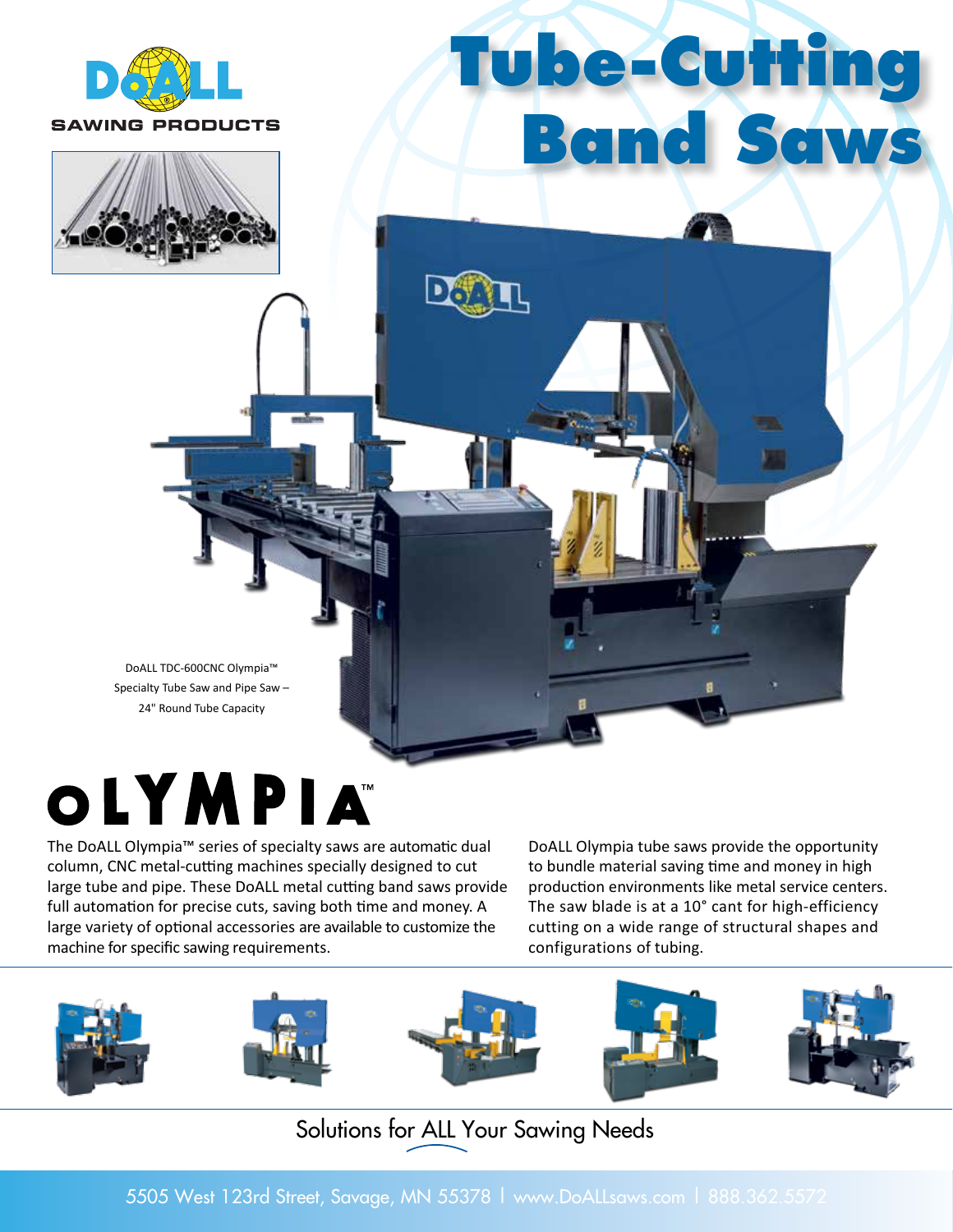| <b>DoALL Model Number</b>                            | <b>TDC-400CNC</b>                | <b>TDC-600CNC</b>                      | <b>TDC-1000CNC</b>                     |
|------------------------------------------------------|----------------------------------|----------------------------------------|----------------------------------------|
| <b>Warranty</b>                                      | Parts/Service                    | Parts/Service                          | Parts/Service                          |
| <b>Warranty Length</b>                               | 1-year standard                  | 1-year standard                        | 1-year standard                        |
| <b>Capacity Rectangle at 90° HxW</b>                 | 16 x 16" (400x400mm)             | 20 x 24" (510x600mm)                   | 38 x 40" (960x1000mm)                  |
| Round at 90°                                         | 16" (400mm)                      | 24" (600mm)                            | 40" (1000mm)                           |
| <b>Blade Drive Motor</b>                             | 4 hp (3kW)                       | 5 hp (4kW)                             | 10 hp (7.5kW)                          |
| <b>Blade Speeds</b>                                  | 65-328 fpm (20-100mpm)           | 65-328 fpm (20-100mpm)                 | 65-328 fpm (20-100mpm)                 |
| <b>Maximum Blade Diameter</b>                        | 178" (4520mm)                    | 245-1/4" (6230mm)                      | 351" (8920mm)                          |
| <b>Blade Widths &amp; Gage</b>                       | 1-1/4 x 0.042" (34x1.1mm)        | 1-1/2" x 0.05" (41x1.3mm)              | 2 x 0.063" (54x1.6mm)                  |
| <b>HMI Controller</b>                                | Yes                              | Yes                                    | Yes                                    |
| <b>More Information Found at</b>                     | doallsaws.com/tdc-400cnc         | doallsaws.com/tdc-600cnc               | doallsaws.com/tdc-1000cnc              |
| <b>Material Pass Line Height (Work table height)</b> | 31-1/2" (800mm)                  | 31-1/2" (800mm)                        | 32" (815mm)                            |
| Floor Space Required (Height listed if available)    | 63 x 88 x 81" (1600x2200x2050mm) | 169 x 141 x 97" (4300x3570x2460mm)     | 169 x 595 x 146" (4290x15120x3700mm)   |
| Net Weight (May include conveyors or indexers)       | 2866 lbs (1300kg)                | 8664 lbs (2580kg)                      | 47840 lbs (21700kg)                    |
| <b>Blade Guides</b>                                  | Carbide Faced                    | Carbide Faced                          | Carbide Faced                          |
| <b>Feed System</b>                                   | <b>Hydraulic Control</b>         | <b>Hydraulic Control</b>               | <b>Hydraulic Control</b>               |
| <b>Type</b>                                          | $10^{\circ}$ cant                | $10^{\circ}$ cant                      | $10^{\circ}$ cant                      |
| <b>Hydraulic Pump</b>                                | 1 hp (0.75kW)                    | 1 hp (0.75kW)                          | 5.4 hp (4kW)                           |
| <b>Coolant Pump</b>                                  | 0.12 hp (0.09kW)                 | 0.16 hp (0.12kW)                       | 0.2 hp (0.155kW)                       |
| <b>Coolant Tank Capacity</b>                         | 16 gal (60 lit)                  | 24 gal (90 lit)                        | 53 gal (200 lit)                       |
| <b>Auto Index Single Stroke Min-Max</b>              | $0.12 - 19.9$ " (3-505mm)        | 0.012-78" or 236" (3-1981mm or 5994mm) | 0.012-78" or 236" (3-1981mm or 5994mm) |
| Auto Index Multiple Stroke Min-Max                   | 394" (9999mm)                    | 394" (9999mm)                          | 394" (9999mm)                          |
| <b>Maximum Nesting Capacity at 90° (wxh)</b>         | 15.8" x 13.4" (400x340mm)        | 23.6" x 16.3: (600x415mm)              | 39.4" x 25.6" (1000 x 650mm)           |
| Minimum Nesting Capacity at 90° (wxh)                | 1.2" (30mm)                      | $1.2"$ (30mm)                          | 1.2" (30mm)                            |
| <b>Remnant Length Drop</b>                           | 6" (150mm)                       | 9.6" (245mm)                           | 20.8" (530mm)                          |
| <b>Multiple Feed</b>                                 | 393.7" (9999mm)                  | 393.7" (9999mm)                        | 393.7" (9999mm)                        |

| <b>DoALL Model Number</b>                            | <b>TDC-400SA</b>                 | <b>TDC-600SA</b>                   | <b>TDC-1000SA</b>                  |
|------------------------------------------------------|----------------------------------|------------------------------------|------------------------------------|
| <b>Warranty</b>                                      | Parts/Service                    | Parts/Service                      | Parts/Service                      |
| <b>Warranty Length</b>                               | 1-year standard                  | 1-year standard                    | 1-year standard                    |
| <b>Capacity Rectangle at 90° HxW</b>                 | 16 x 16" (400x400mm)             | 20 x 24" (510x600mm)               | 38 x 40" (960x1000mm)              |
| Round at 90°                                         | 16" (400mm)                      | 24" (600mm)                        | 40" (1000mm)                       |
| <b>Blade Drive Motor</b>                             | 4 hp (3kW)                       | 5 hp (4kW)                         | 10 hp (7.5kW)                      |
| <b>Blade Speeds</b>                                  | 65-328 fpm (20-100mpm)           | 65-328 fpm (20-100mpm)             | 65-328 fpm (20-100mpm)             |
| <b>Maximum Blade Diameter</b>                        | 178" (4520mm)                    | 245-1/4" (6230mm)                  | 351" (8920mm)                      |
| <b>Blade Widths &amp; Gage</b>                       | 1-1/4 x 0.042" (34x1.1mm)        | 1-1/2" x 0.05" (41x1.3mm)          | 2 x 0.063" (54x1.6mm)              |
| <b>HMI Controller</b>                                | Yes                              | Yes                                | Yes                                |
| <b>More Information Found at</b>                     | doallsaws.com/tdc-400sa          | doallsaws.com/tdc-600sa            | doallsaws.com/tdc-1000sa           |
| <b>Material Pass Line Height (Work table height)</b> | 31-1/2" (800mm)                  | 31-1/2" (800mm)                    | 32" (815mm)                        |
| Floor Space Required (Height listed if available)    | 63 x 41 x 81" (1600x1030x2050mm) | 112 x 51 x 102" (1300x4180x2600mm) | 169 x 75 x 146" (4290x1910x3700mm) |
| Net Weight (May include conveyors or indexers)       | 2072 lbs (940kg)                 | 5688 lbs (2580kg)                  | 13316 lbs (6040kg)                 |
| <b>Blade Guides</b>                                  | Carbide Faced                    | Carbide Faced                      | Carbide Faced                      |
| <b>Feed System</b>                                   | Semi-Automatic Hydraulic         | Semi-Automatic Hydraulic           | Semi-Automatic Hydraulic           |
| <b>Type</b>                                          | $10^{\circ}$ cant                | $10^{\circ}$ cant                  | $10^{\circ}$ cant                  |
| <b>Hydraulic Pump</b>                                | 1 hp (0.75kW)                    | 1 hp (0.75kW)                      | 5.4 hp (4kW)                       |
| <b>Coolant Pump</b>                                  | 0.12 hp (0.09kW)                 | 0.16 hp (0.12kW)                   | 0.2 hp (0.155kW)                   |
| <b>Coolant Tank Capacity</b>                         | 16 gal (60 lit)                  | 24 gal (90 lit)                    | 53 gal (200 lit)                   |
| <b>Maximum Nesting Capacity at 90° (wxh)</b>         | 15.8" x 13.4" (400x340mm)        | 23.6" x 16.3" (600x415mm)          | 39.4 x 25.6" (1000x650mm)          |
| Minimum Nesting Capacity at 90° (wxh)                | 1.2: (30mm)                      | $1.2"$ (30mm)                      | $1.2"$ (30mm)                      |
| <b>Remnant Length Drop</b>                           | 2" (50mm)                        | 2" (50mm)                          | 2" (50mm)                          |

# OLYMPIA









DoALL TDC-600CNC Olympia Tube Saw – 24" Tube Capacity



DoALL TDC-1000CNC Olympia Tube Saw – 40" Tube Capacity





DoALL TDC-400SA Olympia Tube Saw – 16" Tube Capacity

DoALL TDC-600SA Olympia Tube Saw –

24" Tube Capacity

DoALL TDC-1000SA Olympia Tube Saw – 40" Tube Capacity

#### Olympia™ Series of Specialty Tube and Pipe Metal-Cutting Band Saws



#### Features and Benefits for all Olympia saws:

- True dual column design with high rigidity, outstanding cutting performance and long life
- Blade is offset 10° for optimum cutting of tubes
- Ideal for bundle cutting
- Standard chip conveyor, automatic guide arm, variable vise pressure and discharge table
- Optional close spacing work rollers
- Optional lift roller unit

### Automatic CNC Structural Tube Saws **Semi-Automatic Structural Tube Saws** Semi-Automatic Structural Tube Saws

#### Additional Features and Benefits for the TDC-600SA:

- Compact design feature three-wheel band drive
- Band saw can be easily moved

### Additional Features and Benefits for the TDC-1000CNC:

- Work rollers in machine frame
- Rack and pinion indexer
- Pull system indexer